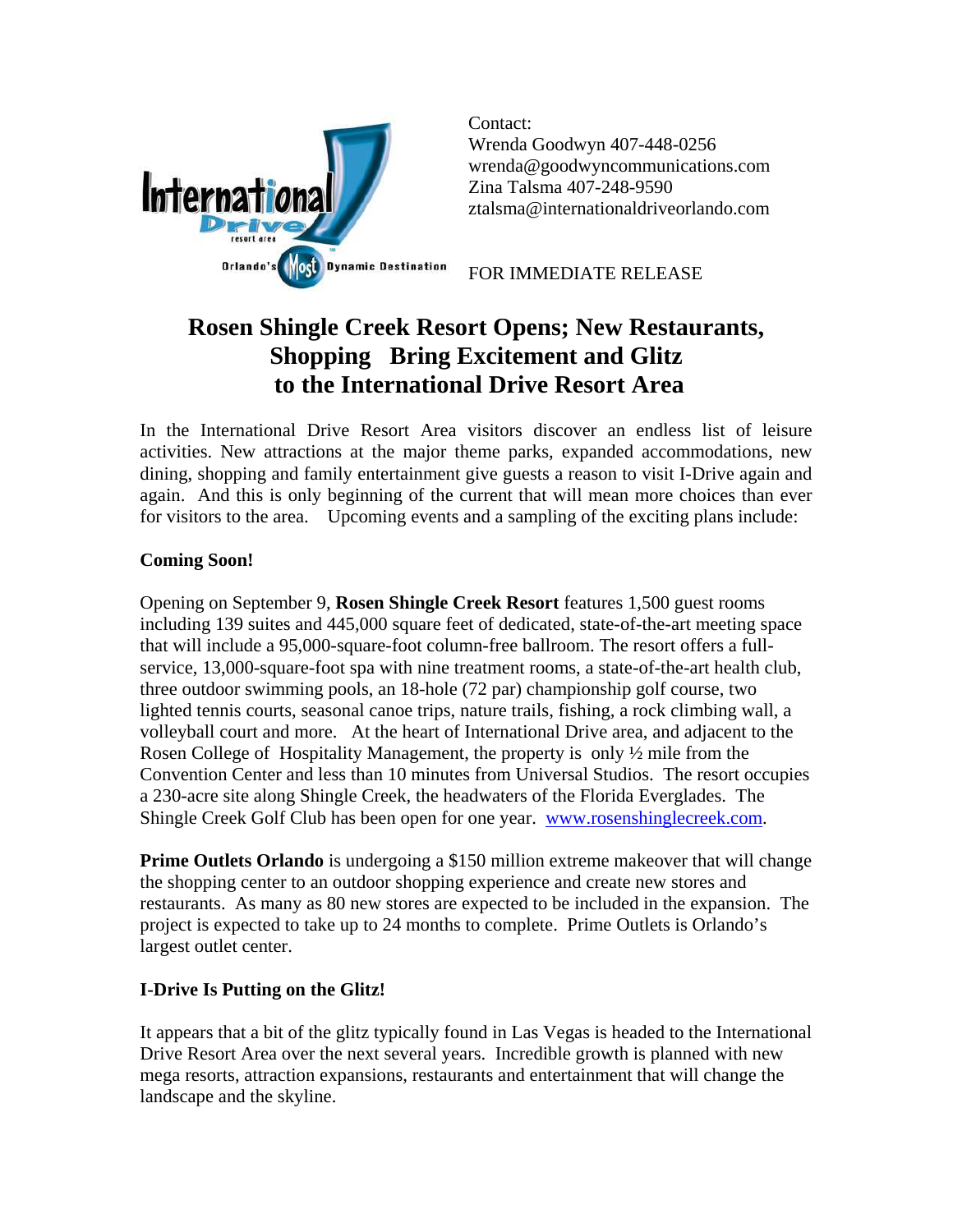If location is everything, then I-Drive is the place to be and will continue to be the center of the tourism and meeting universe.

With the recent opening of the upscale **Capital Grille at Pointe Orlando** and the opening **of Rosen's Shingle Creek,** the bar is being raised to very high levels and much more is coming, according to Luann Brooks, executive director of the International Drive Master Transit and Improvement District.

"The overwhelming number of exciting new properties that are planned, demonstrates the demand for upscale rooms that has come about since the opening of the Orange County Convention Center's 2003 expansion," Brooks says.

"New and enhanced attractions, mega resorts, upscale dining and shopping, will all bring an exciting new look and energy to the International Drive area as we enter a new phase of development. Both tourists, meeting planners and convention attendees will have new and upscale properties and meeting facilities that will guarantee that they return again and again."

Brooks says that as part of keeping its audiences informed, the District has developed a new on-line vacation planning site and extensive editorial content at [www.InternationalDriveOrlando.com.](http://www.internationaldriveorlando.com/)

**The Pointe Orlando** is currently undergoing a major redevelopment that includes new restaurants, a new plaza and signature entranceway, as well as the addition of retail and entertainment concepts, many new to the marketplace. Pointe Orlando remains open throughout the redevelopment process with over 40 restaurants and stores including Muvico Pointe 21 Theaters, WonderWorks, A/X Armani Exchange, Starbucks, Victoria's Secret, FootLocker, Bath & Body Works, Hooters, Express, Chico's, B. Dalton's, Johnny Rockets, Spencers, Adobe Gila's, Everything But Water and more.

Additional physical changes to the property will include new storefronts, lighting and landscape as well as seating and signage. Pointe Orlando is open Monday thru Saturday 10am to 10pm and on Sunday from 11am to 9pm. For more information call 407.248- 2838 or visit [www.pointeorlando.com](http://www.pointeorlando.com/). New and upcoming:

• The Capital Grille (opened March 27, 2006) in 9,000 square feet including three private rooms, a chef's table and an outdoor terrace. The award winning menu features dry-aged steak and fresh seafood in upscale, plush surroundings. The restaurant is open for lunch and dinner.

Scheduled for late 2006 opening…

• Maggiano's Little Italy joins Pointe Orlando in 16,000 square feet. Maggiano's will feature authentic Italian fare in a relaxed setting. Guests will enjoy a homecooked meal featuring either family-style or single-serving meals. Private rooms will be available for group functions.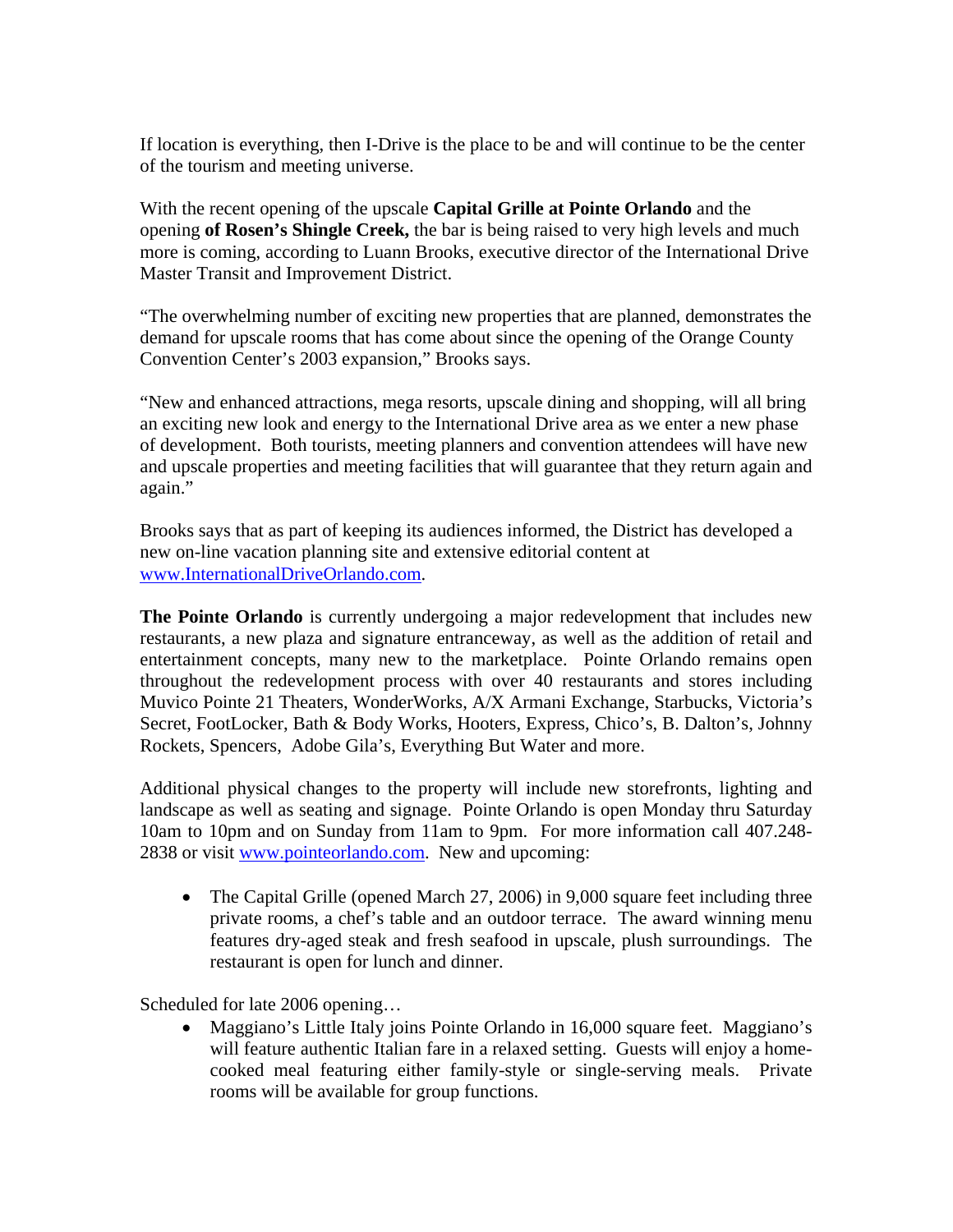- Tommy Bahama's Tropical Café & Emporium will feature a full-service restaurant with a relaxed island theme as well as men's and women's clothing, accessories and home furnishings. One of only six in the country, this 10,000
- square foot venue will feature the laid-back state of mind that is the Tommy Bahama philosophy.
- B.B. King's will be located on the second level of Pointe Orlando in 10,000 square feet. The venue will feature nightly entertainment including local, regional and national acts along with a full service bar and restaurant. B.B. King's will also be available for private events.
- The Grape will be located in 3,000 square feet overlooking a newly formed courtyard. The Grape is an upscale wine concept that combines a wine bar and retail seller under one roof offering more than 120 wines. In addition, a full menu of small-plate gourmet fare designed to complement the wine list is available
- Scheduled for early 2007 opening...
- The Oceanaire will feature fresh seafood flown in daily from around the world and served in a well appointed setting. The daily printed menu is a testament to the quality of seafood that emphasizes seasonal preparations and regionally inspired dishes. The restaurant will be located in 8,500 square feet and the first in Central Florida
- Taverna Opa will feature authentic Greek cuisine in a relaxed atmosphere. Located in 5,600 square feet on the second level of Pointe Orlando, the restaurant will be the fifth location in Florida. Known for its festive surroundings, Taverna Opa will offer entertainment such as belly dancing and Greek music on the weekends. The restaurant will have a private room for parties and meetings and will offer menu options from a la carte to family-style service.

## **New and Coming Attractions**

The newest show at **SeaWorld Orlando,** Blue Horizons, features majestic marine animals, exotic birds and elaborately costumed performers in a Broadway-style performance. Coming this spring… SeaWorld unveils another new show, "Believe". The show will features SeaWorld's majestic killer whales with spectacular choreography, an elaborate 3-story set, original musical score and panoramic screens. [www.seaworld.com](http://www.seaworld.com/).

**[Universal Studios](http://www.orlandoinfo.com/attractions/attract_splash.cfm?ID=42&cli_number=8501&areaname=attract) Florida** provides the chance for visitors to mingle with creepy crawly critters and face terrifying obstacles in the park's new "Fear Factor Live" show. [www.universalorlando.com](http://www.universalorlando.com/).

**Magical Midway on International Drive** introduces a new tower thrill ride known as the StarFlyer. The only tower ride of its kind in the United States, this almost \$2 million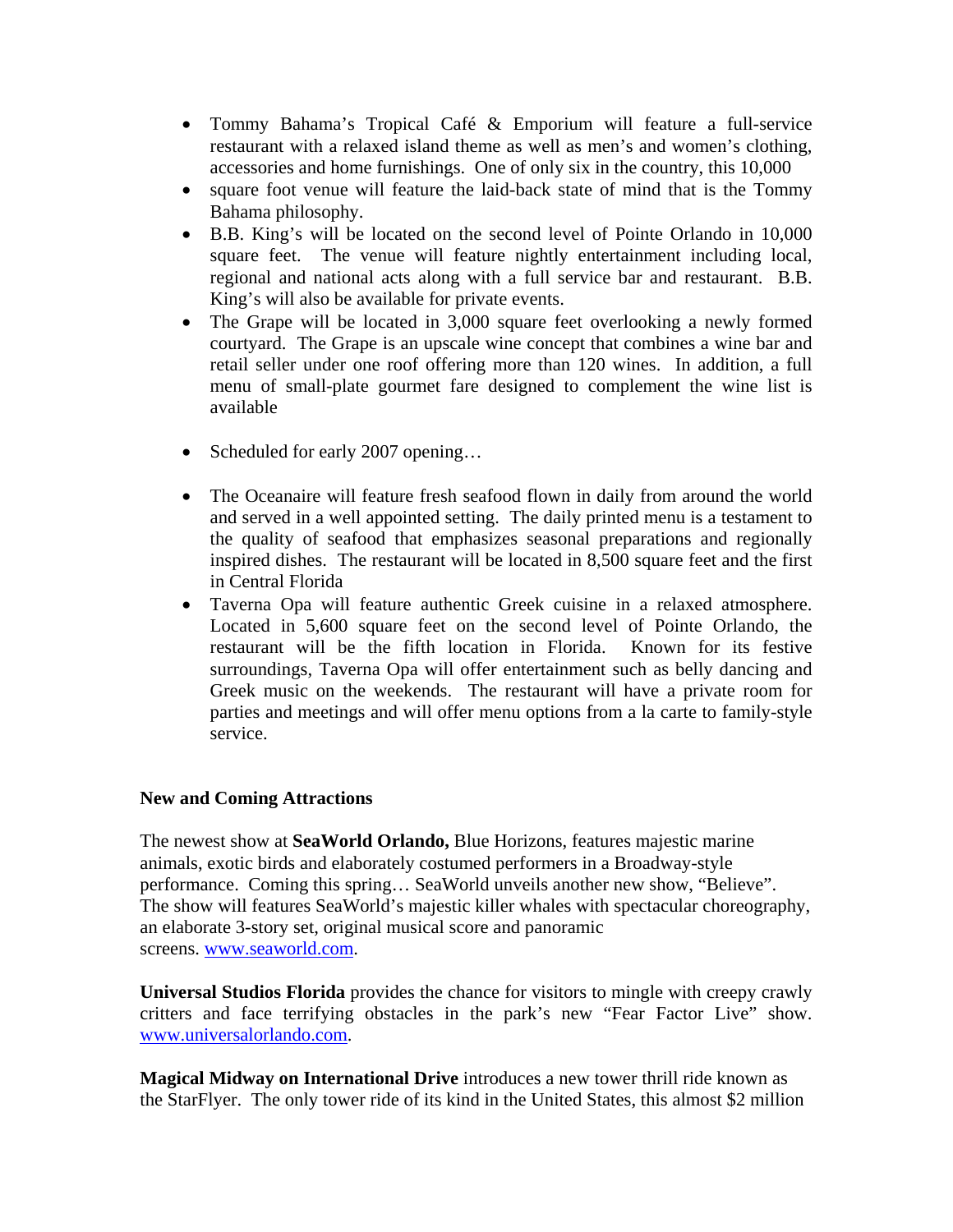dollar unique attraction stands 256 feet tall and illuminates in the evening. Visitors board the StarFlyer on an 18-foot high platform and are seated in a chair like swing. The ride accommodates 18 passengers with 6 single seats and 6 double seats. The chair seats are attached vertically by chains to the star shaped center car, which revolves up the tower on its own axis making the seats fly through the air at 54mph reaching heights of over 230 feet. The StarFlyer provides visitors a phenomenal view of Orlando and exhilarating experience for the entire family. [www.magicalmidway.com.](http://www.magicalmidway.com/)

**Ron Jon Surfpark at Festival Bay Mall** on International Drive plans to open in late 2006 with a planned \$10 million, 100,000-square-foot surf park. Features include three wave pools, including a football field-sized, 1.5 million-gallon salt water surfing lagoon, featuring up to six waves per minute and ride lengths of 60-100 yards. A Ron Jon restaurant, corporate poolside suites and function space for up to 1,000 guests are also planned. A professionally staffed surf school offering group and private lessons to all age groups and skill levels is also part of the planned project. [www.ronjons.com.](http://www.ronjons.com/)

### **Additions, renovations and more!**

**The Portofino Bay Hotel** at Universal Orlando, completed a \$5.5 million renovation on its 750 rooms and suites. The renovations include new bedding, pillows, curtains and upholstery, new artwork and lamps, new carpeting in guest rooms and corridors, as well as the addition of in-room amenities. [www.portofinbayhotel.com](http://www.portofinbayhotel.com/).

The Superior Group LLC has purchased the 101-room **Crowne Plaza Resort Orlando** on International Drive and plans to add a 700-unit condominium project to the resort's inventory. [www.crownplazaorlando.com.](http://www.crownplazaorlando.com/)

**The Renaissance Orlando Resort at SeaWorld plans** a \$20 million makeover in 2006. Plans include complete refurbishment of the Crystal and Coral ballrooms and upgraded bedding in the guest rooms. The hotel also plans to open a full-service spa in 2007. [www.renaissancehotels.com.](http://www.renaissancehotels.com/)

**SageResort**, a new high-rise condominium hotel is the latest in a growing list of properties planned for the International Drive area surrounding the Orange County Convention Center. Grand opening is slated for June 2007. The 260-unit, 10-story project will be built just south of Sand Lake Road.

Intrawest's **Village of Imagine** plans to open it s first resort village in Central Florida. Located on Universal Boulevard across from the Orange County Convention Center the new resort plans a mix of 1,000 residential homes, town homes, condo-hotel units, shops and restaurants. Completion of the first phase is expected in early 2008. The property includes two lakes, waterways and walkways, upscale dining and shopping. [www.villageofimagine.com.](http://www.villageofimagine.com/)

**The Peabody Orlando** plans groundbreaking for a major expansion in 2006, with completion in 2008/2009. A 35-story tower will house 750 guest rooms, bringing the